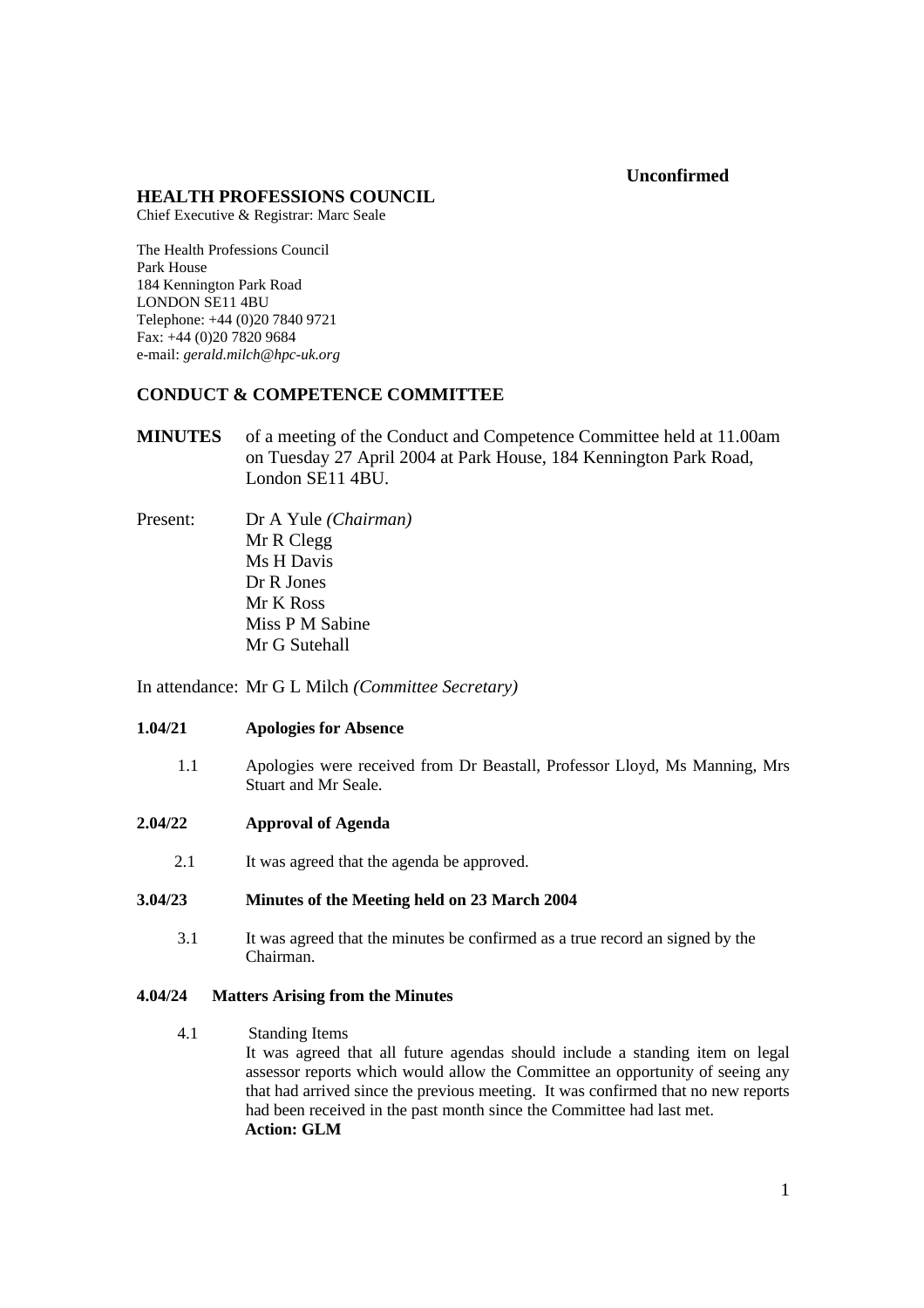### 4.2 Agenda Items

There was concern that the Committee had not had the opportunity to consider and comment on matters relevant to the Committee's work before they had been submitted to Council for deliberation. This had resulted in several items appearing on the previous meeting's agenda which had already been considered by Council.

### **5.04/25 Performance Indicators - Questions**

5.1 The Committee considered six questions that had arisen from consideration of the draft Performance Indicators which had been presented to Council.

### a. *How to ensure that panel members are properly conversant with the procedures that should be followed*

The Committee considered that there was a presumption that anyone who was invited to be a panel member had been trained and that panels were properly constituted.

### b. *How to dispense with the services of panel members who demonstrate a lack of knowledge of the procedures*

The Committee considered that where panel members had any concerns about colleagues, the panel chairman could make a report to the Fitness to Practise Department (as could be done about any aspect which caused dissatisfaction). There was discussion about whether the Department's officers had a role in ensuring that unsatisfactory panel members were not used or used less often. The issues of peer review, implementing feedback to individuals about their participation and the use of independent assessors were touched upon. It was agreed that there should be an agenda item on the number of partners trained and used to date.

# **Action: GLM/LAB/KJ**

### c. *How to ensure that Panel Chairmen are fully conversant with all aspects of their role*

The Committee considered that this could only be done through training and practice. Committee members who had chaired panels had found that the 'crib sheet' provided had been most helpful but greater experience would give greater confidence.

 d. *How to ensure that equity and fairness are employed at all hearings* The Committee considered that the legal assessors' reports would indicate whether or not equity and fairness had been employed. It was to be hoped that all such reports would be positive in this respect.

### e. *How to ensure that the reputation of the HPC as a regulator is enhanced through proper application of legal procedures*

The Committee considered that, in the light of the information about hearings and their outcomes posted on the HPC's website, together with a lack of any intervention by the Council for the Regulation of Healthcare Practitioners (CHRP) or any appeals to the courts, it would indicate that the legal procedures instituted by the Council were working properly.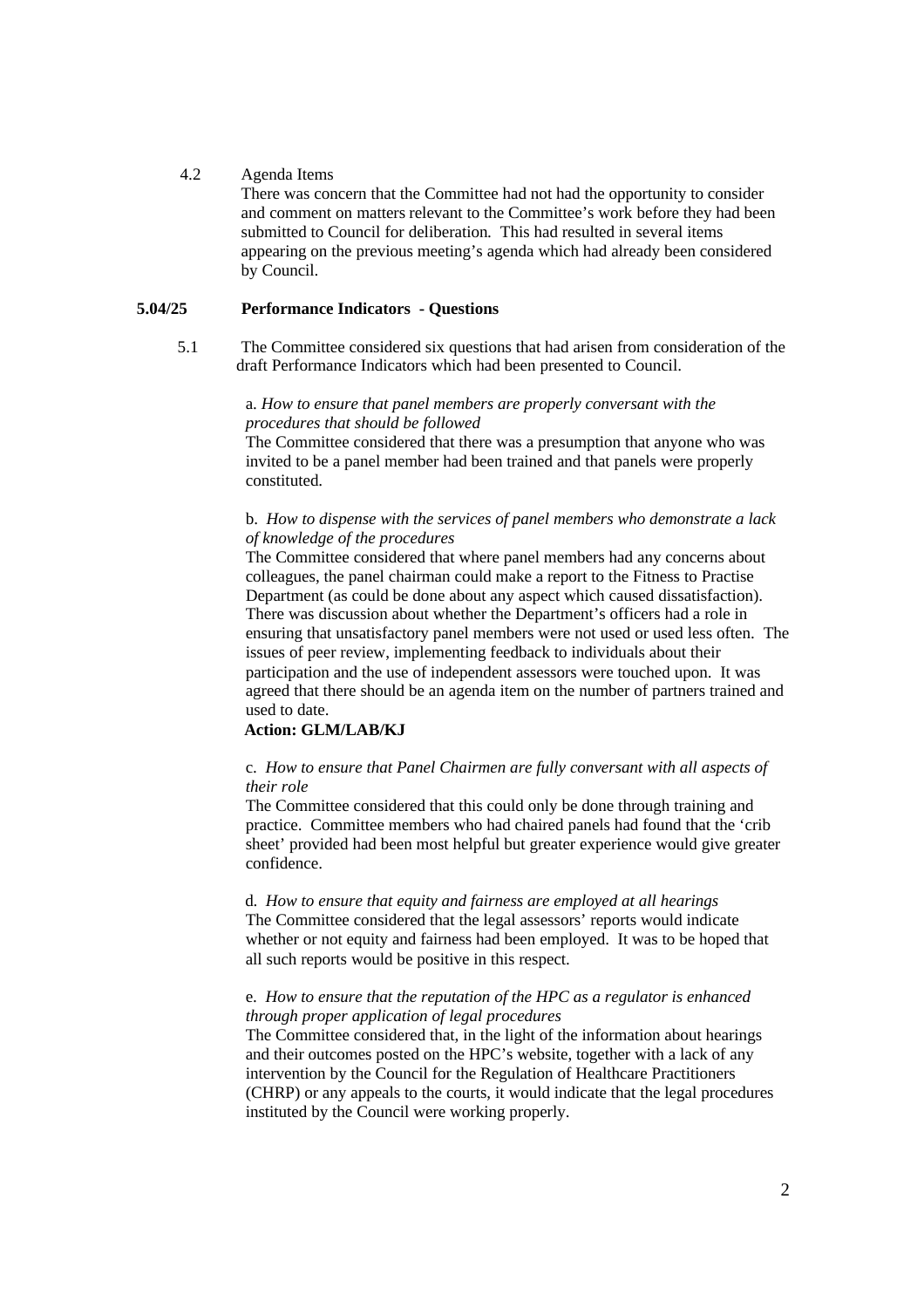### f. *How to ensure that all matters are dealt with expeditiously*

The Committee considered that the reports received would comment on whether the case had been dealt with expeditiously.

5.2 The Committee discussed the possibility of discovering what procedures other regulators might be using in the desire to ensure that the HPC was getting it all right and to be a benchmark for correct procedures within the terms of the Health Professions Order.

# **6.04/26 Fitness to Practise Flow Chart**

6.1 The Committee agreed that what they had wanted to have sight of was the Gantt chart showing how all the Council's fitness to practise actions flowed from one to the other rather than the simplified later version.  **Action: GLM/GR-S**

# **7.04/27 Fitness to Practise Activity**

- 7.1 The Committee considered the data available. It was reported that there could be no precision in stating how quickly any case might take to be heard through each stage because of the number of variables. In some instances the registrant might be facing parallel procedures instituted by their employer; adjournments might be sought etc.. The Committee was concerned to know how many cases had moved from an interim hearing to a full hearing.
- 7.2 It was agreed to show the tables of information in A3 size format for ease of reading the detail. **Action: LAB**

# **8.04/28 Any Other Business**

### 8.1 Employability of Suspended Registrants There was concern about the possibility of an employer – for example an NHS Trust – alleging that a registrant had committed an offence, no investigation being undertaken, an interim suspension order resulting, the registrant thereby losing registration temporarily and therefore ceasing to be employable in that professional capacity and thus being dismissed and losing all income.

- 8.2 The Committee considered that this sort of case might have to be dealt with by an industrial tribunal and in the extreme by the European Court. In the first instance, however, there would have to be some evidence to support the allegation.
- 8.3 The Committee discussed whether the HPC might request the Department of Health to issue appropriate guidance to Trusts. It was suggested that the Council's legal adviser be requested to frame some guidelines. **Action: GLM**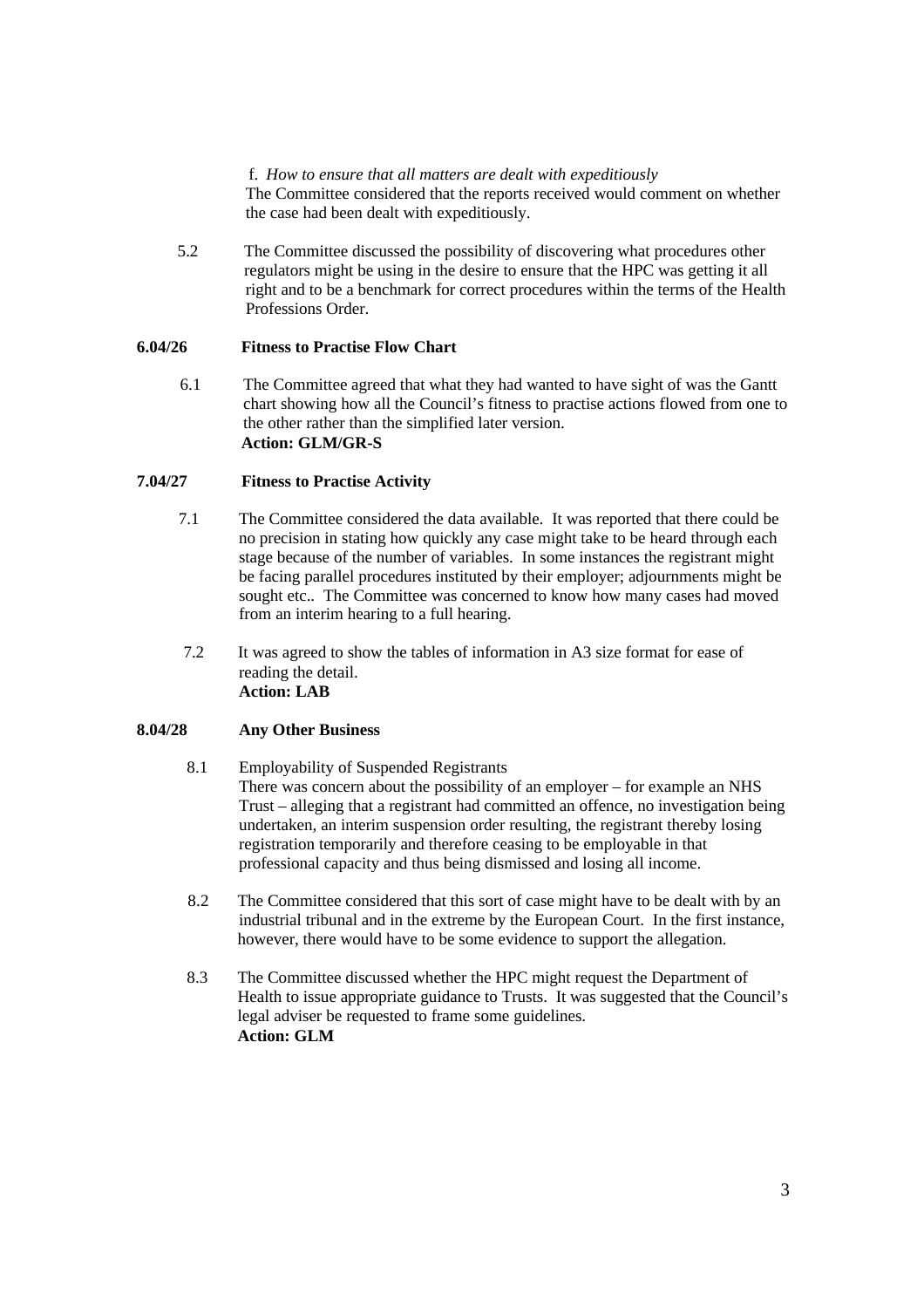# **9.04/29 Date of Next Meeting**

- 9.1 The Committee noted that the dates of meetings for the coming year would be as follows
	- 22 June 2004 12 October 2004 16 November 2004 15 February 2005

All meetings to commence at 11.00am.

9.2 The Chairman informed the Committee that he would be unable to attend the next meeting.

# **CHAIRMAN**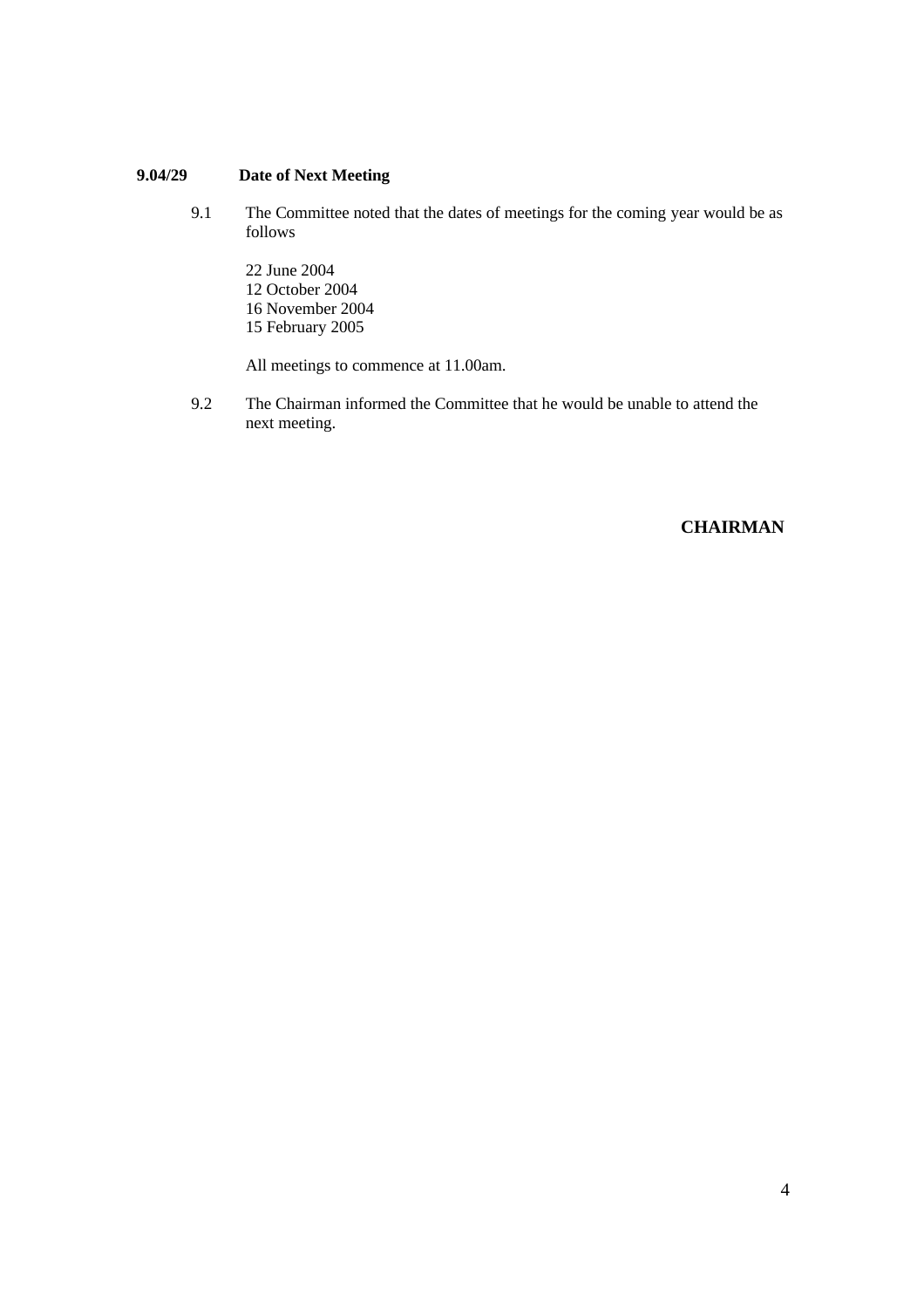|     |  |     |     | Profession No of Cases Cases Outsatnding Prelim Held Final Hearing Set Interim Orders in Place |
|-----|--|-----|-----|------------------------------------------------------------------------------------------------|
| CS. |  | n/a |     |                                                                                                |
| PH  |  |     |     |                                                                                                |
| ЮĪ  |  |     |     |                                                                                                |
| ML  |  | n/a | n/a | n/a                                                                                            |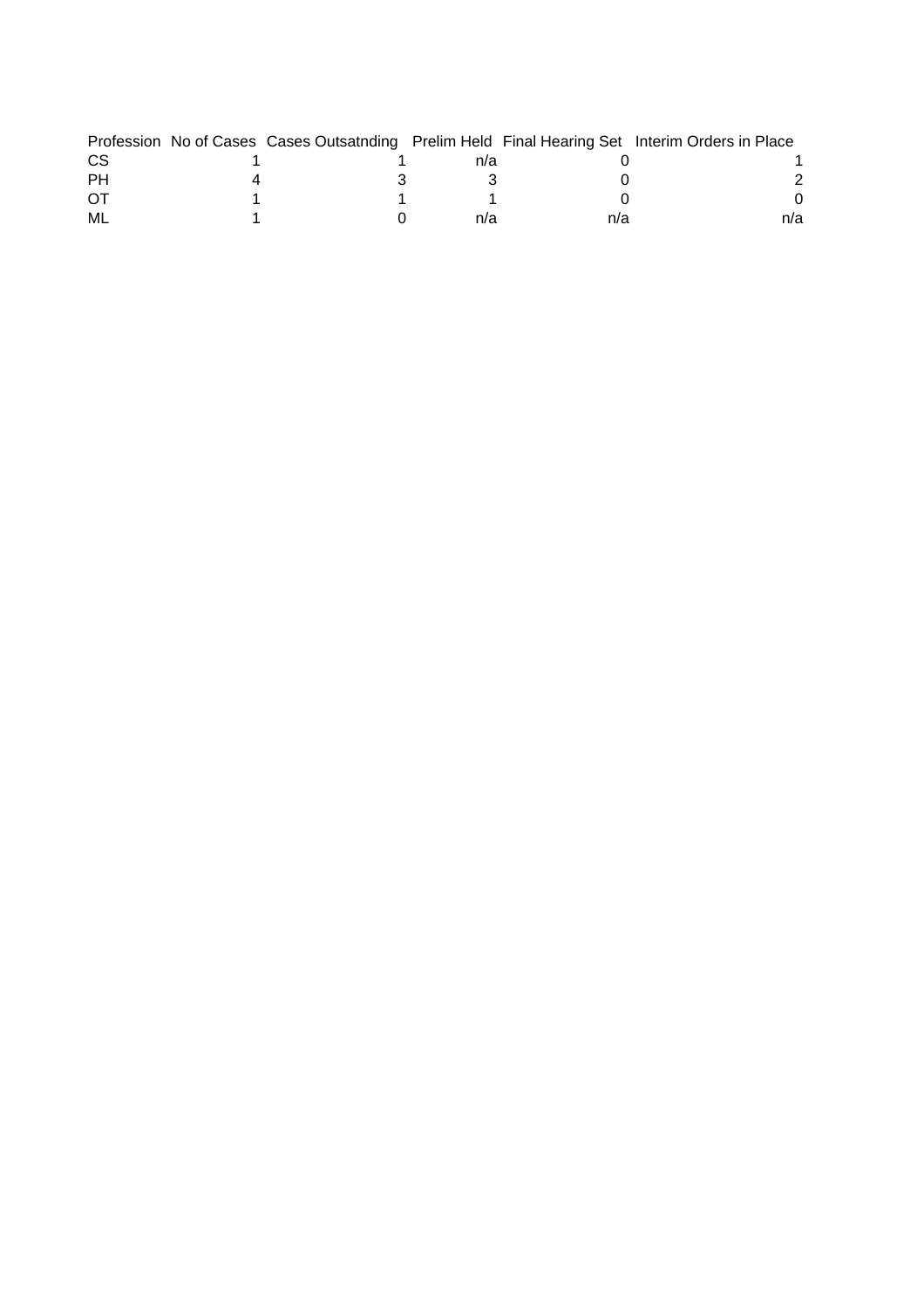



NOTE: Council cannot refer allegations for mediation.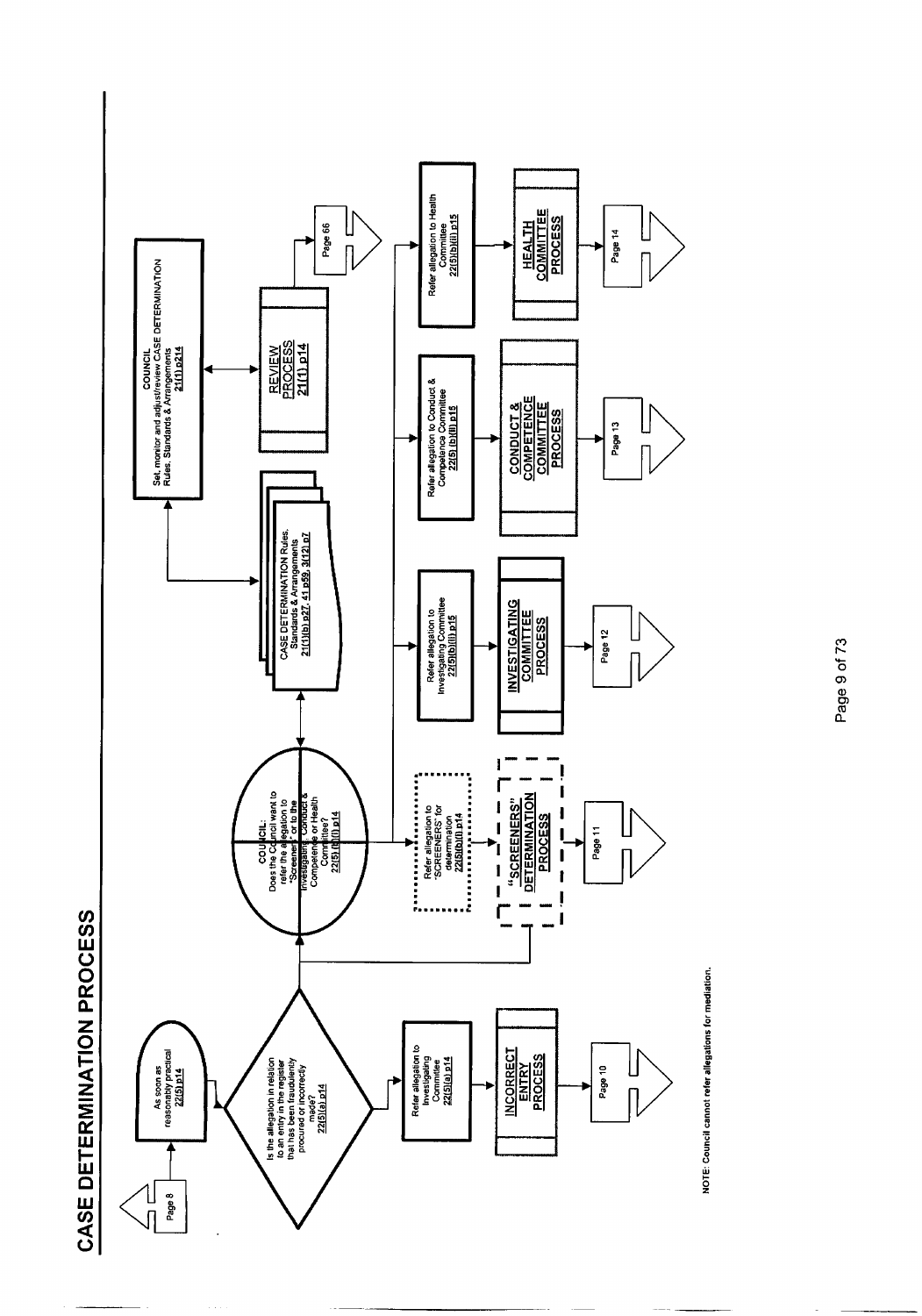



Page 10 of 73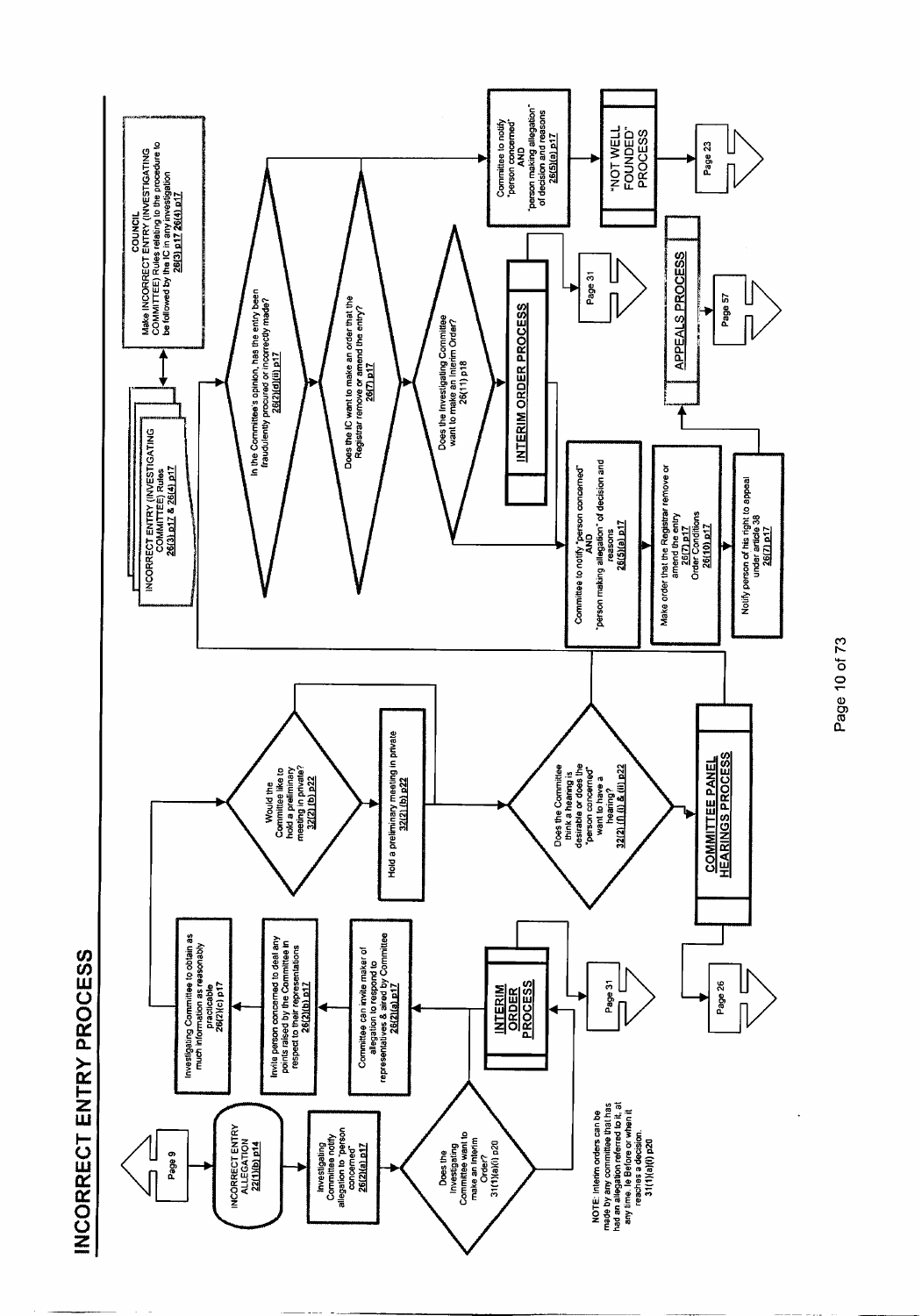



Page 11 of 73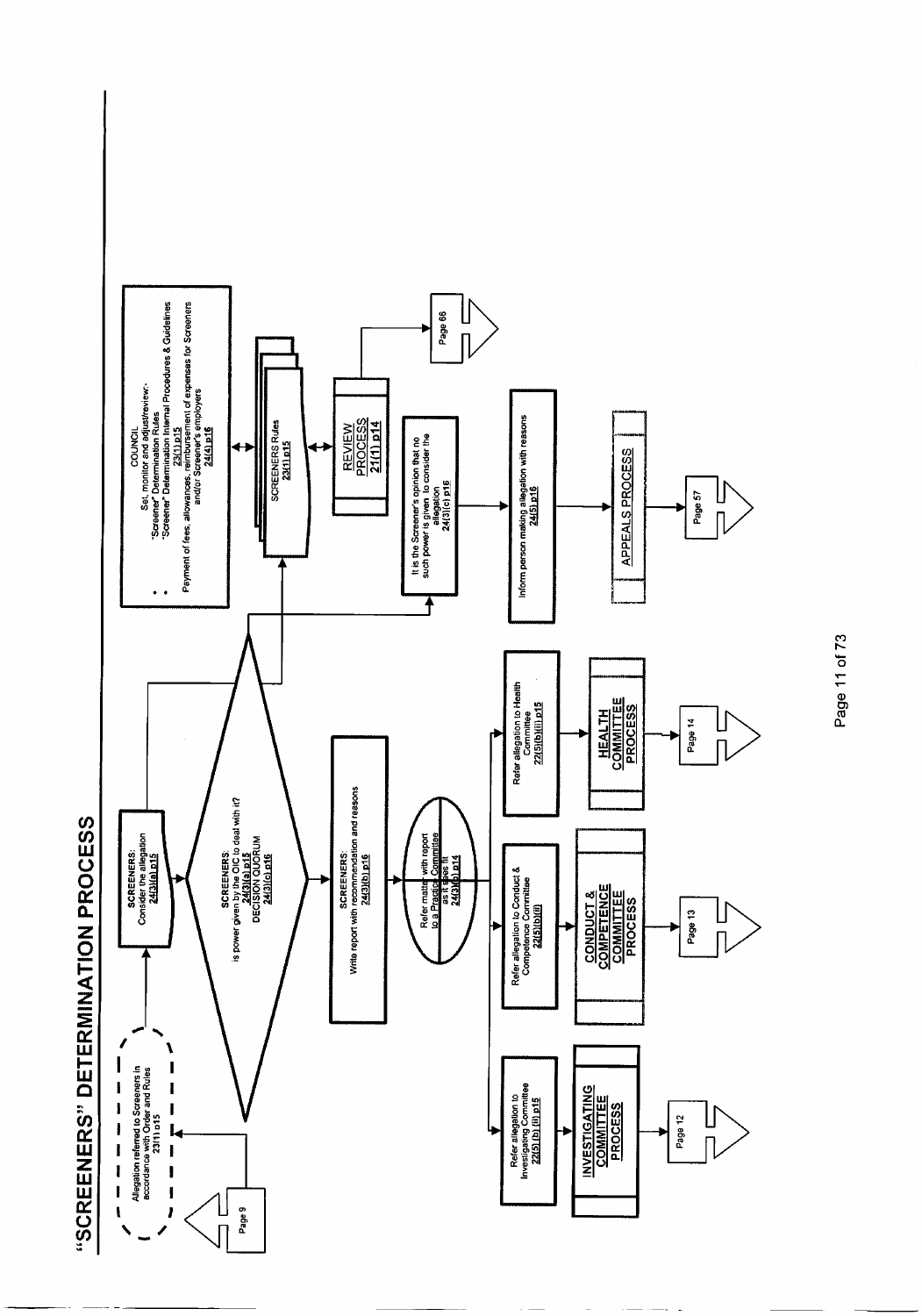

Page 12 of 73